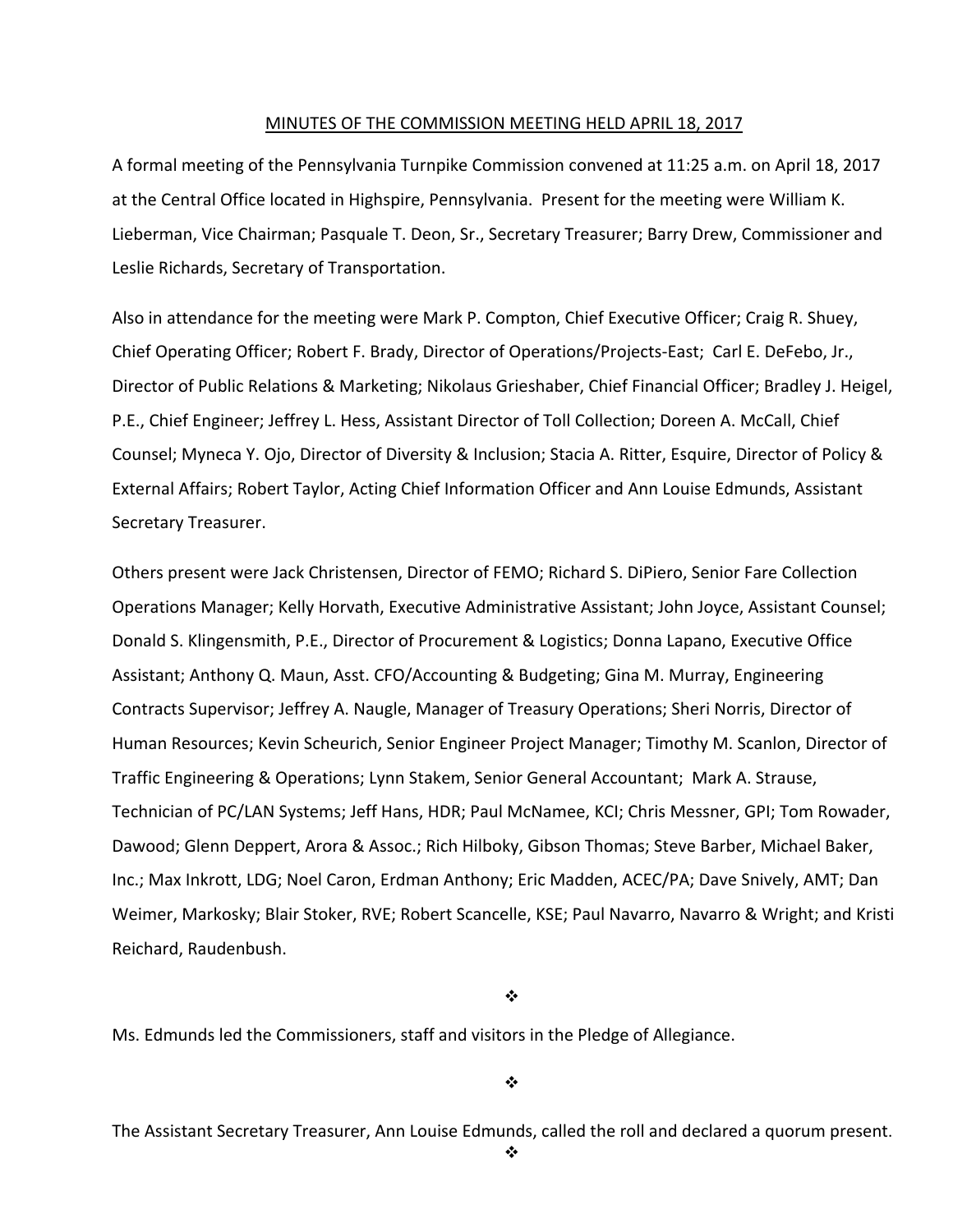#### SUNSHINE ANNOUNCEMENT

The Commissioners met in Executive Session prior to today's Formal Agenda Session to consider matters of Personnel, which included a promotion, terminations, new hires and vacancies. The Commissioners also discussed Docket No. PTC‐WC‐5898, and engaged in non‐deliberative informational discussions regarding various actions and matters, which have been approved at previous public meetings.

 $\bullet^{\bullet}_{\bullet} \bullet$ 

#### PUBLIC COMMENT

Ms. Edmunds: The public is welcome at this time to address the Commission regarding items listed on the Agenda or other items not listed on the Agenda that are within the Commission's authority or control.

In order to conduct an orderly and effective meeting, all persons wishing to address the Commission should have signed in a requested time to speak. If you have not done so, you are invited to do so at this time.

There were no requests to address the Commission.

 $\frac{1}{2}$ 

#### MINUTES OF THE MEETING

Motion‐That the Minutes of the meeting held April 3, 2017 be approved and filed as submitted ‐were made by Commissioner Deon, seconded by Commissioner Drew, and passed unanimously.

❖

#### COMMUNICATIONS

Motion‐That the Commission approves the memos received from the Chief Counsel and the Director of Procurement & Logistics–was made by Commissioner Deon, seconded by Commissioner Drew, and passed unanimously.

❖

#### **PERSONNEL**

Motion‐That the Commission approves the Personnel as submitted‐was made by Commissioner Deon, seconded by Commissioner Drew, and passed unanimously.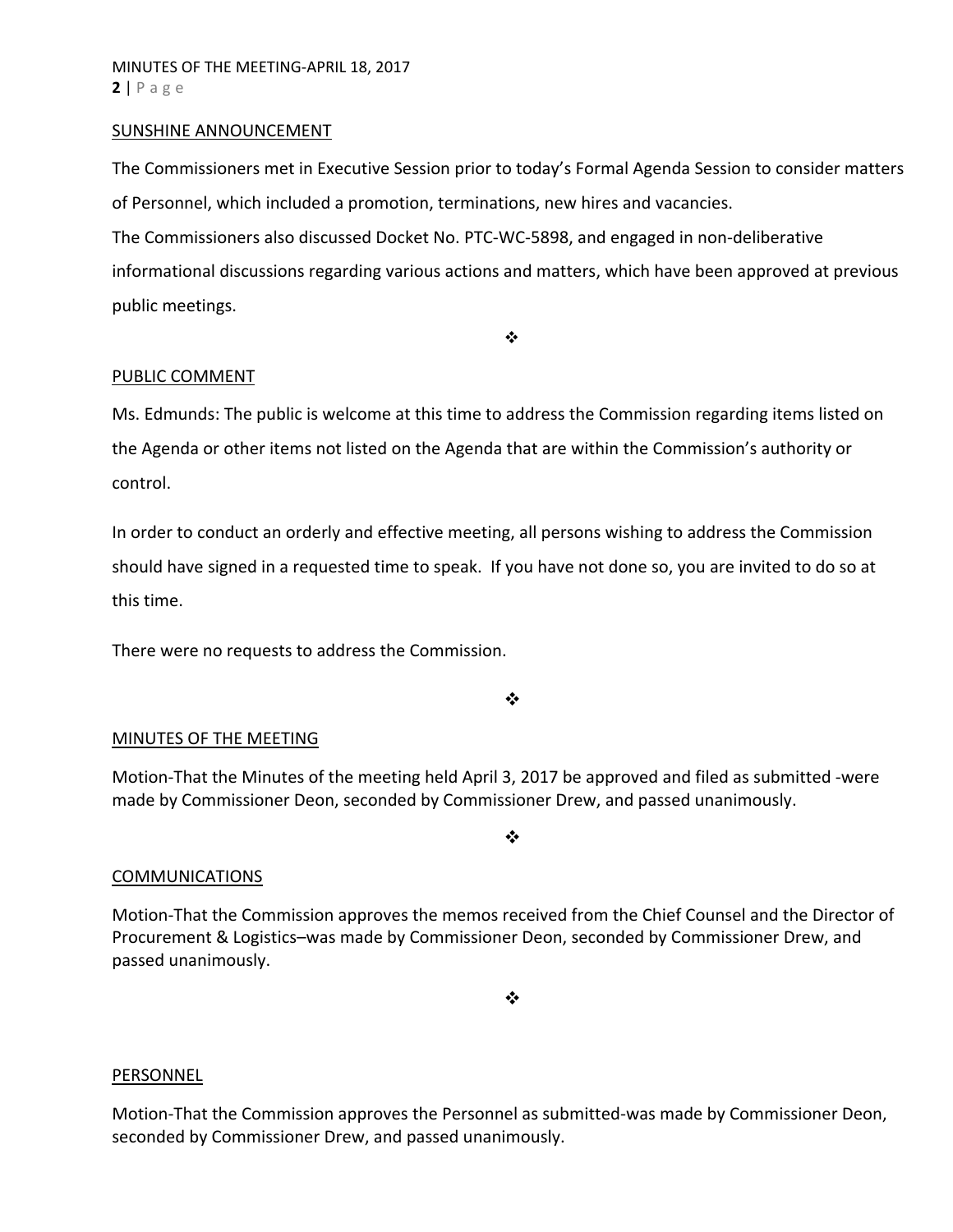❖

## UNFINISHED BUSINESS No unfinished business to discuss.

❖

# NEW BUSINESS ISSUE PAYMENT

Motion‐That the Commission approves the issuance of a check to the Indiana Bat Conservation Fund in the amount of \$122,175.54 to mitigate for the loss of 32.79 acres of forest land necessary for the replacement of the Beaver River Bridge at MP 13.21‐was made by Commissioner Deon, seconded by Commissioner Drew, and passed unanimously.

 $\frac{1}{2}$ 

# AGREEMENTS

Motion‐That the Commission approves the negotiation and execution of the Agreements and a Supplement for the items listed in memos "a" through "g":

- a. Supplemental Agreement with G.R. Sponaugle & Sons, Inc. for HVAC repair services for the Central Office and TIP buildings, for an additional \$15,827.94 for equipment repair/replacement needed for the addition of East Park Drive during the 2016 contract year; for a revised not‐to‐ exceed amount of \$95,827.94;
- b. Release Agreement and Settlement with James Jeffries, and authorize issuance of the workers' compensation settlement amount;
- c. Reimbursement Agreement with Penelec to reimburse Penelec the cost for the engineering and utility relocation work necessary for the replacement of Bridge B‐502 at MP 110.12; at a not‐to‐ exceed amount of \$98,924.66;
- d. Agreement with Kahua for project collaboration and document management; at a not‐to‐ exceed amount of \$1,000,000.00 over 3 years;
- e. Settlement Agreement and Release in the case, Quigley v. PTC, et al., and approve the settlement amount;
- f. Reimbursement Agreement with the PA Fish and Boat Commission to reimburse the Fish and Boat Commission the cost to perform the stream mitigation for stream impacts associated with the total reconstruction project from MP A31.00 to MP A38.00; at a not‐to‐exceed amount of \$175,000.00;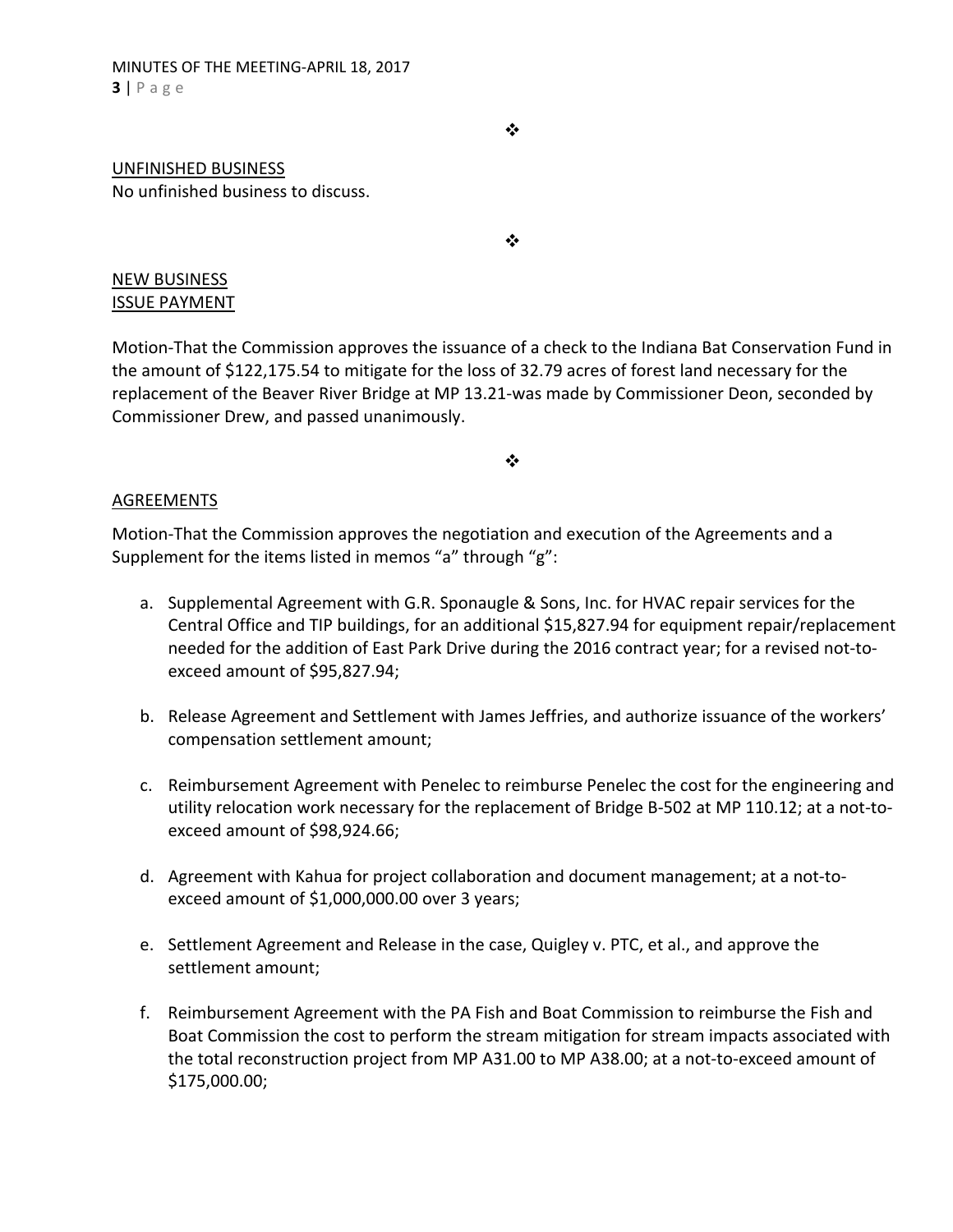### MINUTES OF THE MEETING‐APRIL 18, 2017 **4** | Page

g. Four (4) reimbursement agreements with West Penn Power Company (WPPC) to reimburse WPPC the cost for the engineering and utility relocation work necessary for construction of the Southern Beltway, Section 55‐C1‐1; at a combined not‐to‐exceed amount of \$800,000.00.

‐was made by Commissioner Deon, seconded by Commissioners Drew, and passed unanimously.

 $\frac{1}{2}$ 

# RIGHT‐OF‐WAY REQUESTS

Motion-That the Commission approves the Right-of-Way Request for the items listed in memos "a" through "d":

- a. Acquisition of Right-of-Way #7225-B (Leon P. Wilfong), a total take parcel necessary for the total reconstruction from MP A38.00 to MP A44.00 by authorizing payment of \$175,932.17 representing fair market value, pro-rated taxes and recording fees to Diversified Settlement Services, Inc., escrow agent; authorize the appropriate Commission officials to execute the Agreement of Sale and other documents that may be required for closing; authorize payment of additional statutory damages as calculated by the Right‐of‐Way Administrator and approved by the Chief Counsel; and payment of fair market value to the property owner is contingent upon the delivery of a deed as prepared by the Legal Department;
- b. Acquisition of Right‐of‐Way #2136‐C ( Betty Calhoun), a total take parcel necessary for the total reconstruction project from MP 149.50 to MP 155.50 by authorizing payment of \$120,317.43 representing fair market value, pro‐rated taxes and recording fees to Fee Simple Settlement, LLC, escrow agent; authorize the appropriate Commission officials to execute the Agreement of Sale and other documents that may be required for closing; authorize payment of additional statutory damages as calculated by the Right‐of‐Way Administrator and approved by the Chief Counsel; and payment of fair market value to the property owner is contingent upon the delivery of a deed as prepared by the Legal Department;
- c. Acquisition of Right‐of‐Way #14112 (Wheeling & Lake Erie Railway Company, subleasee of the Pittsburgh & East Virginia Railway Company), a partial take parcel necessary for construction of the Southern Beltway, Rt. 22 to I‐79, by authorizing payment of \$30,000.00 representing fair market value to Wheeling & Lake Erie Railway Company; authorize the appropriate Commission officials to execute the Agreement of Sale and other documents that may be required for closing; authorize payment of additional statutory damages as calculated by the Right‐of‐Way Administrator and approved by the Chief Counsel; and payment of fair market value to the property owner is contingent upon the delivery of a deed as prepared by the Legal Department;
- d. Adopt the proposed Property Acquisition Resolution for Right‐of‐Way #17726 (McDonald Sportsmen's Association, Inc.), a partial take parcel necessary for construction of the Southern Beltway, Rt. 22 to I-79, by authorizing payment of \$1,750,000.00 representing Estimated Just Compensation to Bresnahan, Nixon & Finnegan, P.C., escrow agent; and authorize payment of additional statutory damages as calculated by the Right‐of‐Way Administrator and approved by the Chief Counsel.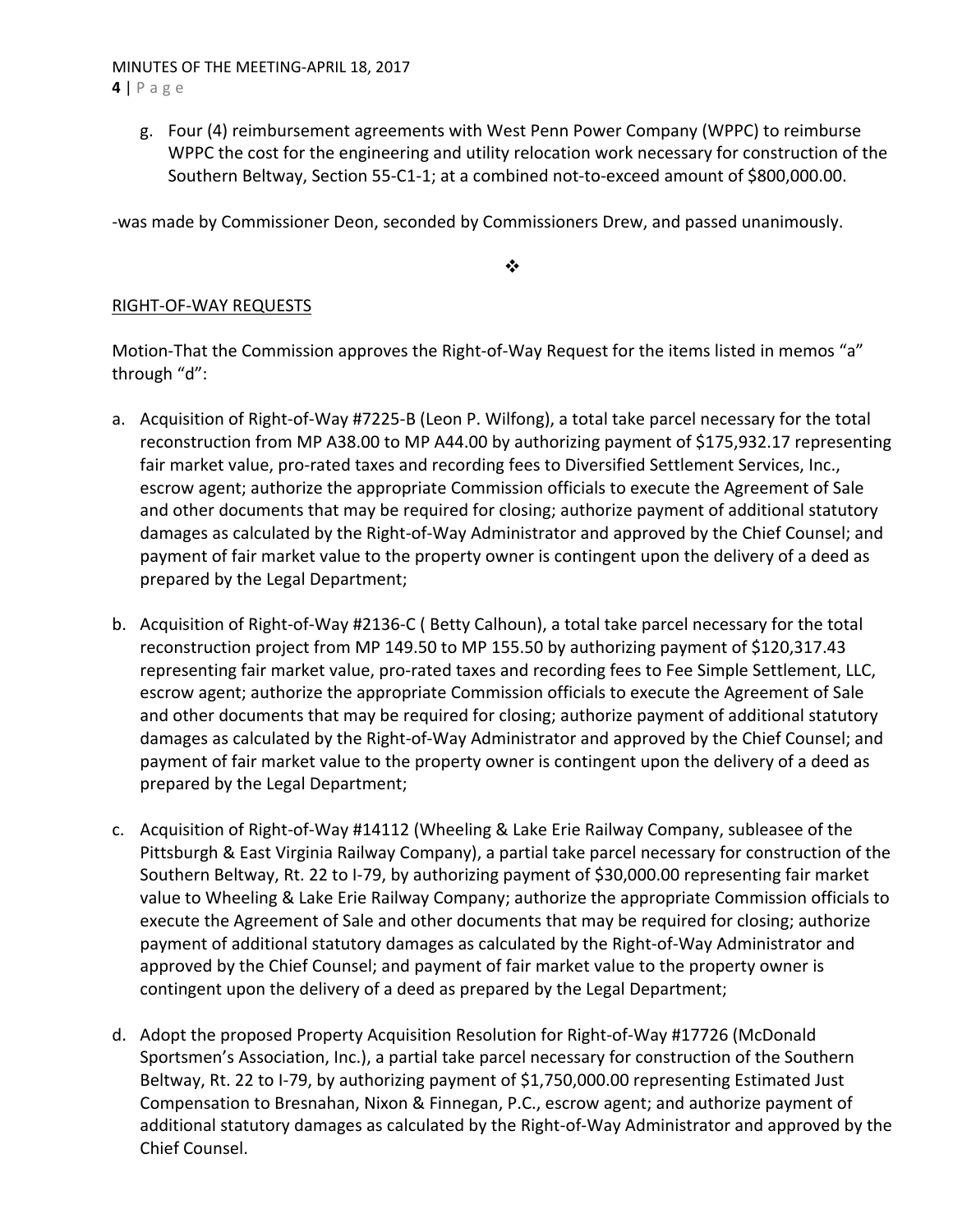MINUTES OF THE MEETING‐APRIL 18, 2017 **5** | Page

‐was made by Commissioner Deon, seconded by Commissioner Drew, and passed unanimously.

 $\bullet^{\bullet}_{\bullet} \bullet$ 

## ADVERTISING

Motion‐That the Commission approves advertising for traffic and revenue services systemwide‐was made by Commissioner Deon, seconded by Commissioner Drew and passed unanimously.

### $\frac{1}{2}$

# PURCHASE ORDERS

Motion‐That the Commission approves the Award of a Bid, a Change Order and the Issuance of Purchase Orders for the items listed in memos "a" through "d":

- a. Change Order to the agreement for microwave backbone upgrade (phase 2) with Alcatel‐Lucent USA, Inc., to accommodate the bandwidth required for Cashless Tolling, at a cost of \$83,452.42;
- b. Systemwide roadway lighting replacement, utilizing the Commonwealth's contract with Schaedler Yesco Distribution, inc.; at a total award of \$548,867.00;
- c. Card access for Everett maintenance facility, to the lowest responsive and responsible bidder, Shultheis Electric; at a total award of \$252,300.00;
- d. Checkpoint Enterprise subscription and support, utilizing the Commonwealth's contract with ePlus Technology, Inc.; at a total award of \$118,965.45.

‐was made by Commissioner Deon, seconded by Commissioner Drew, and passed unanimously.

 $\frac{1}{2}$ 

# CHANGE ORDERS/FINAL PAYMENTS

Motion-That the Commission approves Change Order #11 and Final Payment for Contract #T-040.00T001‐3‐08 for roadway and bridge reconstruction from MP 43.56 to MP 47.07 with Trumbull Corporation for a decrease of \$852,001.83 to balance items to actual work completed, changes for anti-graffiti coating, steel cost fluctuation, conduit, slope repair, casement pipe investigation, E & S control, stormwater management, additional MPT, emergency line striping and road user costs; for a final contract value of \$79,430,514.77 and final amount due to the contractor of \$1,543,618.18‐ was made by Commissioner Deon, seconded by Commissioner Drew; Commissioner Lieberman abstained. VICE CHAIRMAN LIEBERMAN: I abstain on this item because a subsidiary of Trumbull Corp. is a client of my firm.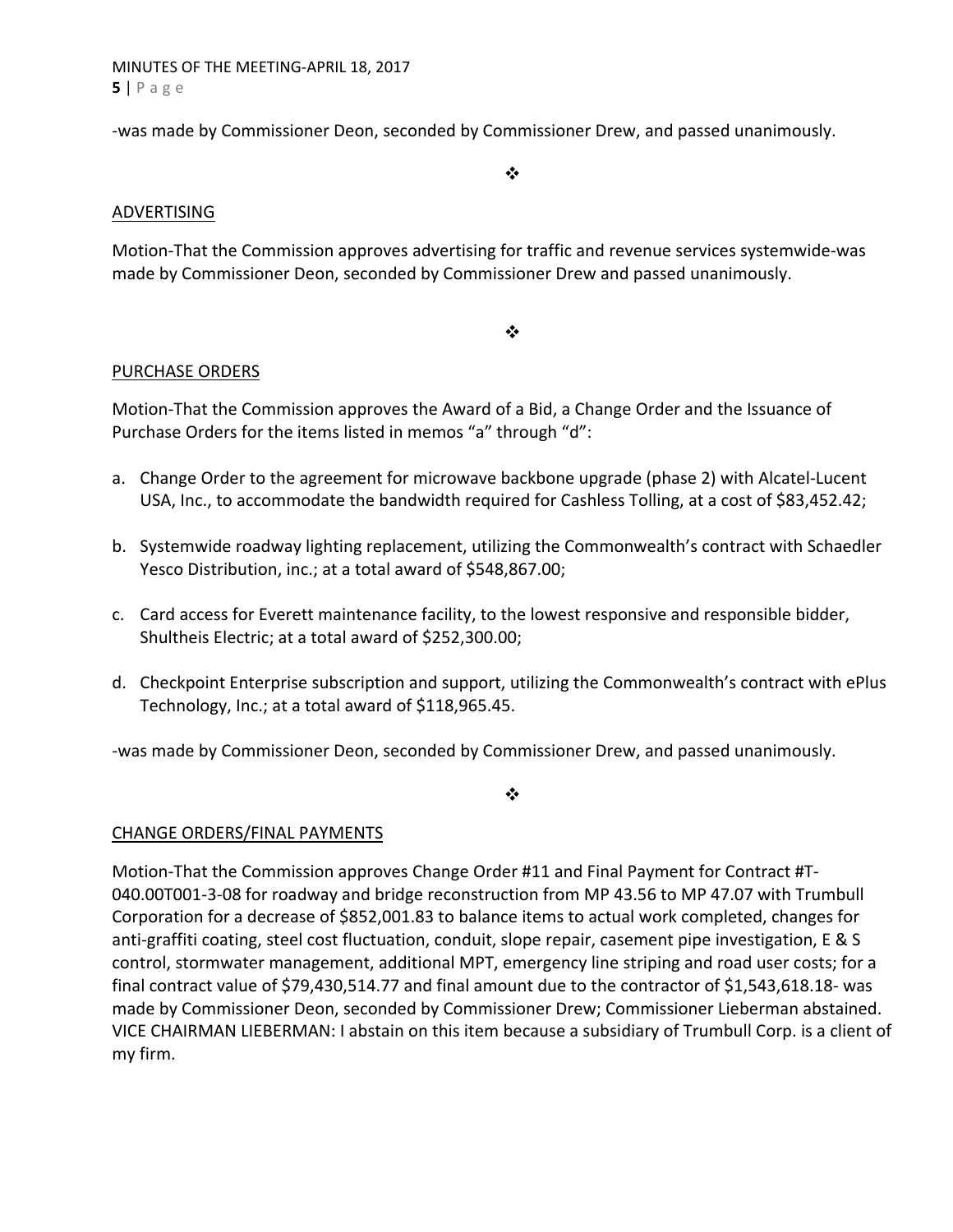MINUTES OF THE MEETING‐APRIL 18, 2017 **6** | Page

Motion‐That the Commission approves Change Order #3 and Final Payment for Contract #EN‐00167‐ 03‐04 for installation of mile marker signs between MP 201.30 and MP 302.69 with J. Fletcher Creamer & Son, Inc. for a decrease of \$7,375.00 to balance items to actual work completed; for a final contract value of \$780,659.00 and final amount due to the contractor of \$9,786.59‐was made by Commissioner Deon, seconded by Commissioner Drew, and passed unanimously.

**※ 200** 

# PSPC ITEMS

Motion‐That the Commission approves the award of services and authorizes the negotiation and execution of an agreement with the selected firm for the items listed in memos "a" through "d":

- a. T00046, open-end construction management and inspection services between MP 0.00 and MP 247.00, Turnpike 576, Turnpike 66 and Turnpike 43:
	- The EADS Group, Inc.-AWARDED
	- Stantec Consulting Services, Inc.
	- Erdman, Anthony, Associates, Inc.

‐was made by Commissioner Deon, seconded by Commissioner Drew; Commissioner Lieberman abstained.

VICE CHAIRMAN LIBERMAN: I abstain on this item because a sub‐consultant (Monaloh Basin) is a client of my firm.

- b. T00054, open-end quality assurance inspection and laboratory testing services systemwide:
	- Navarro & Wright Consulting Engineers, Inc.-AWARDED

‐was made by Commissioner Deon, seconded by Commissioner Drew, and passed unanimously.

- c. T00055, material inspection and testing services for MP 200.00 to MP 358.00 and Northeast Extension:
	- Quality Engineering Solutions, Inc.-AWARDED
	- ACA Engineering, Inc.

‐was made by Commissioner Deon, seconded by Commissioner Drew, and passed unanimously.

- d. T00041/T00042, two (2) open‐end engineering design services systemwide:
	- Remington & Vernick Engineers-AWARDED
	- Stahl Sheaffer Engineering, LLC-AWARDED
	- Bergman Associates Architects, Engineers, Landscape Architects & Surveyors, D.P.C.
	- Pickering, Corts & Summerson, Inc.

‐was made by Commissioner Deon, seconded by Commissioner Drew; Commissioner Lieberman abstained.

VICE CHAIRMAN LIBERMAN: I abstain on this item because a sub‐consultant (Monaloh Basin) is a client of my firm.

 $\cdot$ 

Vice Chairman Lieberman recognized Nick Grieshaber, CFO, for receiving the Government Finance Officers Association (GFOA) award.